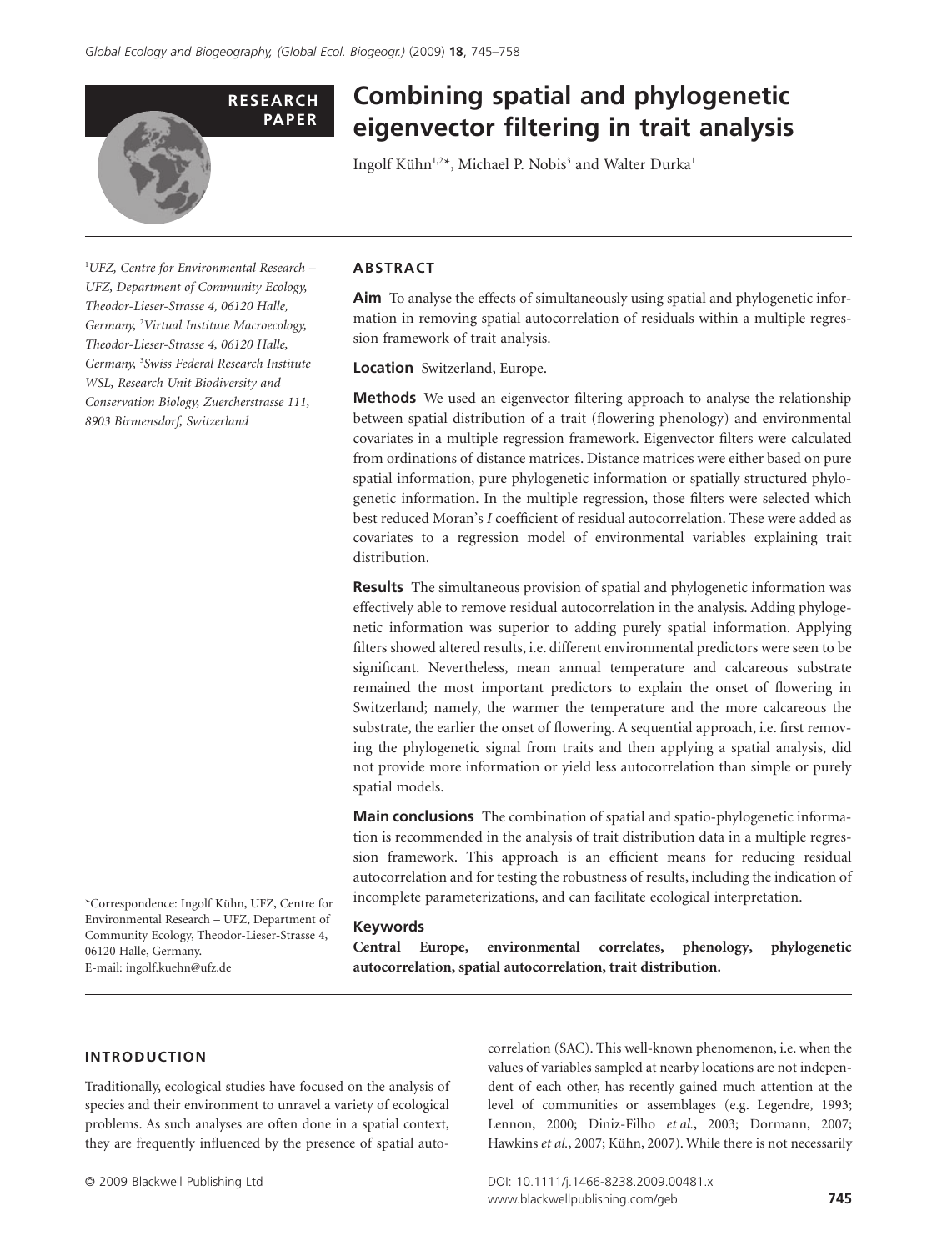a bias in using non-spatial techniques in a spatial context, the presence of SAC can have severe effects on parameter estimates (Kühn, 2007) and this is only known after applying adequate spatial methods which reduce residual autocorrelation. Spatial autocorrelation is often regarded as 'nuisance' since the specific process that leads to SAC is often unknown because usually only the spatial structure is considered. In addition this can be distorted by artefactual delimitation of study regions, for example by political rather than 'natural' boundaries. Further reasons for SAC (see, for example, Legendre, 1993, and Dormann *et al.*, 2007, for details) might be of a biological nature (e.g. distancerelated biological processes such as speciation, extinction, dispersal or species interactions) as well as of an environmental nature (environmental determinants, which in themselves are spatially structured and thus cause spatial structuring of biological response) or incorrect parameterizations. Anyhow, rigorous analyses of the biological reasons behind SAC are so far lacking.

Recently, the importance of analysing trait compositions of communities or assemblages came into focus (Kühn *et al.*, 2006; McGill *et al.*, 2006). Analyses of traits are often used across species, i.e. in a taxonomic or more general phylogenetic context. As with spatial autocorrelation, phylogenetic data are not independent of each other; the more phylogenetic information species share, the more closely they are related. Therefore, the use of phylogenetic methods was recommended for comparative analyses of communities or assemblages a while ago (Harvey & Pagel, 1991). However, in contrast to SAC, with its often 'technical' characteristics, phylogenetic autocorrelation (PAC) is a result of evolutionary history, common adaptations and common selection pressure or niche conservatism (Diniz-Filho & Bini, 2008; Freckleton & Jetz, 2009). Therefore, PAC is often better understood in biological patterns and processes.

The need for joint consideration of space and phylogeny in comparative analyses was recently recognized for the first time (as far as we are aware) by Diniz-Filho *et al.* (2007) and summarized by Freckleton & Jetz (2009): both spatially structured environmental factors and phylogenetic processes may cause variations in traits. Species that live in similar environments may have common adaptations, which should be correlated with spatial proximity. Additionally, closely related species show high similarity because they share a common evolutionary history. This means that species traits can be conserved across space and phylogeny as a consequence of ecological adaptation and evolutionary history. Therefore, it is advisable to disentangle the roles of phylogenetic and spatial processes in the relationship between traits and their environment (Diniz-Filho *et al.*, 2007; Freckleton & Jetz, 2009). Knapp *et al.* (2008) showed that some communities or localities may, for example, be dominated by specific evolutionary lineages while other can be phylogenetically more diverse. In Germany, for example, the northern lowlands are characterized by wind-pollinated grasslands while southern uplands are good habitats for a wide range of insect-pollinated species (Kühn *et al.*, 2006). While the former are dominated by closely related grass species (the species are pseudoreplicated in a single family), the latter are made up of a wider range of families (and hence are true replicates across families). Besides the biological reasons, it is therefore clear that it is important to consider phylogenetic structure in space in statistical analyses, and this is more biologically sensible than using pure spatial information.

Structurally, the problem to be solved here looks similar to the classical 'fourth-corner problem' (Dolédec *et al.*, 1996; Legendre *et al.*, 1997). In this problem three corners are represented by three matrices: one with species at sites, one with environmental characteristics per site and one with traits of species. The fourth corner is the one to be constructed: the trait by environment matrix. In principle, we also have these three matrices. However, Legendre *et al.* (1997) explicitly state that their fourth-corner method is not a modelling technique and, for example, does not take spatial structure of environmental variation into account. They continue that a multiple interaction form (e.g. multiple regression) remains to be developed. This also holds true for the complementary approach of Dolédec *et al.* (1996). The fourthcorner approach was recently improved by Dray & Legendre (2008). Still the method cannot take into account autocorrelation between species and between sites. Dray & Legendre (2008) claimed this to be an objective of prime interest. We are therefore unable to use this tool but needed to extend some techniques in which accounting for autocorrelation is already implemented.

As we are unable to use the fourth-corner approach, the joint analysis of spatial and phylogenetic information poses problems: spatial analyses have replicates in space (locations) while analyses with phylogenetic information have replicates across species. A method capable of incorporating spatial as well as phylogenetic information is of advantage, as one cannot know a priori whether SAC or PAC or both are present. Recently, new methods were suggested which combine spatial and phylogenetic information: Diniz-Filho *et al.* (2007) used so-called 'phylogenetic eigenvector filtering' (Diniz-Filho *et al.*, 1998) to partition the phylogenetic and ecological components across species and subsequently explain these signals by environmental variables across Europe by using simultaneous autoregressive models. Freckleton & Jetz (2009) extended the use of phylogenetic independent contrasts (PICs) to incorporate spatial distances for trait analyses across species. Here, we use a complementary approach and extend the eigenvector approach since it is available in both a phylogenetic context and a spatial context (Diniz-Filho & Bini, 2005; Tiefelsdorf & Griffith, 2007). This method can be considered as a unifying strategy for such problems (Peres-Neto, 2006). This approach seemed especially suitable for us, since the calculation of eigenvectors from any kind of information is straightforward. By using simple matrix operations, we can easily transform one kind of information in a way that makes both groups of variables comparable. Furthermore, spatial filtering is among the methods recommended in a recent review (Dormann *et al.*, 2007). Hence we present a new method for the analysis of traits in environmental space, jointly accounting for spatial and spatially structured phylogenetic nonindependence of trait distribution and based on eigenvector filtering. In a phylogenetic context, this method is considered to have some advantages over the often-used phylogenetic independent contrasts (PIC; Harvey & Pagel, 1991). PIC analyses have been intensely discussed (see Westoby *et al.*, 1995, and the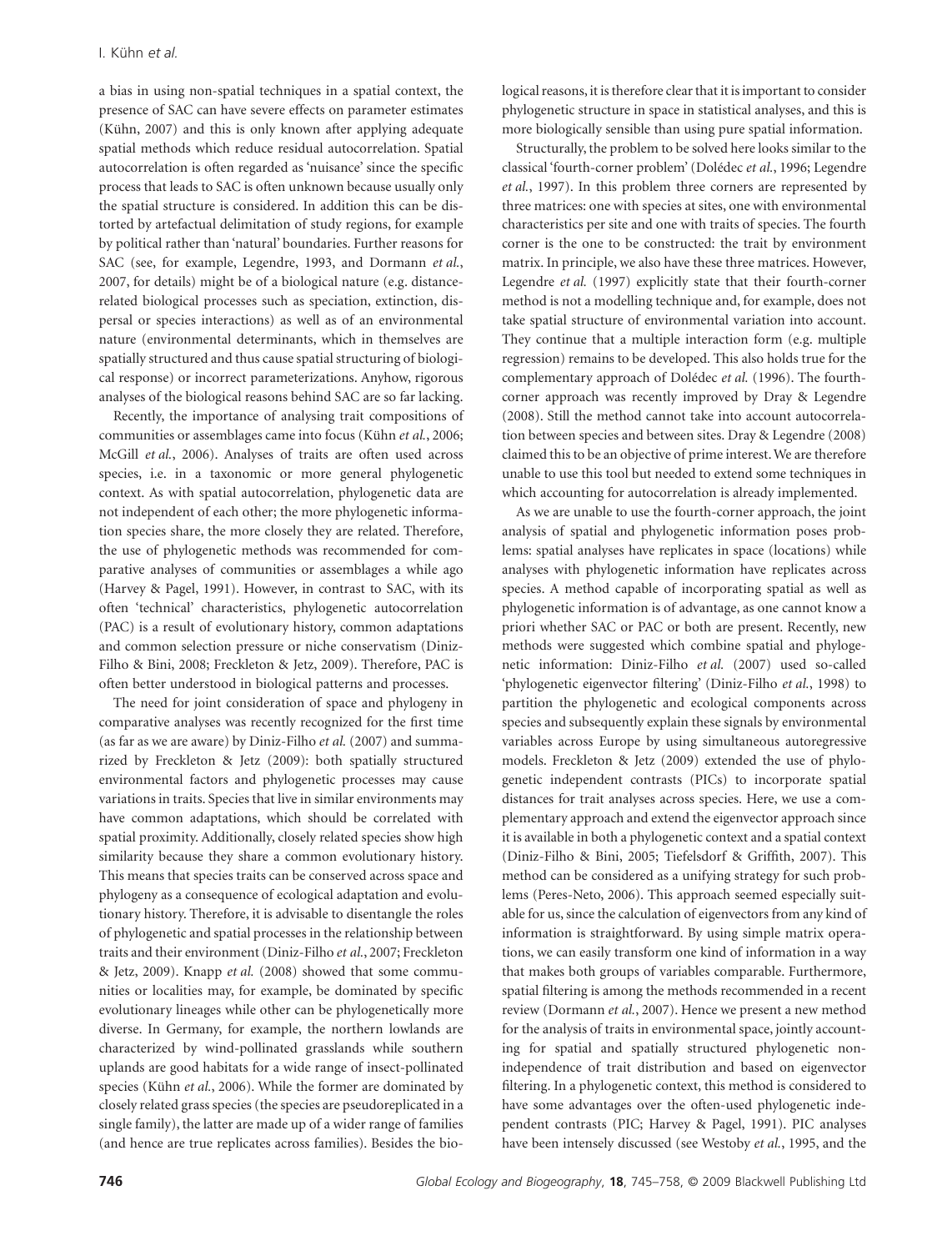following debate). One of the arguments was that PICs do not only remove a pure phylogenetic part of variation but also the variation that covaries with ecological processes. Due to the possibility of partialling out these two effects into pure phylogenetic, pure ecological and joint effects (Desdevises *et al.*, 2003), eigenvector filtering is preferred here. Hence, we extend the method already established by Desdevises *et al.* (2003) by spatial components.

One of the traits that has recently gained increased attention in temporal analyses is flowering phenology of vascular plants, especially in the context of climate warming (e.g. Fitter & Fitter, 2002; Badeck *et al.*, 2004). It has been known for a long time that phenology also differs spatially (e.g. south versus north or lowlands versus mountains; Defila & Clot, 2005) with some limited plasticity within species among populations (e.g. Menzel *et al.*, 2001) but also among communities in different regions defined by different environments (e.g. Defila & Clot, 2005; Menzel *et al.*, 2006). It has been shown repeatedly that the evolution of flowering time may be constrained within certain lineages (Levin, 2006). Thus, phenological patterns at the community or landscape level may be affected by phylogeny (e.g. Johnson, 1993), underlining the importance of phylogenetic relationships in analysing macroecological patterns.

To give an example of the new method we analysed the spatial distribution of flowering phenology, i.e. the average onset of flowering in Switzerland, asking the following questions: (1) which environmental gradients can explain macroecological patterns of phenology, (2) what is the effect of spatial autocorrelation, (3) what is the effect of spatially structured phylogenetic autocorrelation, and (4) what is more important in reducing autocorrelation in our analysis, pure spatial information or phylogenetic information in space?

# **METHODS**

#### **Data sources**

## *Plant distribution data*

Distribution data for vascular plants were derived from the governmental 'Biodiversity Monitoring' (BDM) programme of Switzerland. This programme was launched by the Federal Office for the Environment (FOEN) in 2001 to monitor Swiss biological diversity (Weber *et al.*, 2004). One of the central indicators of the BDM focuses on surveying the 'species richness in landscapes' (Z7 indicator). In a systematic national grid, 520 plots of 1 km2 are surveyed by standardized transect sampling providing a species list for each plot (Plattner *et al.*, 2004). For our study we used species lists of 471 plots recorded between 2001 and 2005 (Fig. 1). Eleven plots near to the border of Switzerland had to be excluded because of missing environmental data. While the average number of species per plot was 220.7  $\pm$ 66.7 (mean  $\pm$  SD), one plot with very low species richness ( $n =$ 3) and an outlying average onset of flowering was excluded from further analyses. Additionally, three isolated plots with missing neighbours in the later applied spatial context were excluded to provide a consistent data basis for all analyses. The final dataset for model selection contained 456 plots with 103,665 occurrences of 1740 vascular plant species.



Figure 1 Location of sample plots of vascular plants on the landscape scale (1 km<sup>2</sup>) within the framework of Switzerland's Federal Biodiversity Monitoring Programme ( $n = 471$ ) and the six biogeographical regions of Switzerland (1, Jura; 2, Central Plateau; 3, Northern Prealps; 4, Western Central Alps; 5, Eastern Central Alps; 6, Southern Alps) following Gonseth *et al.* (2001). Black squares, used sites; open squares, discarded (marginal) sites.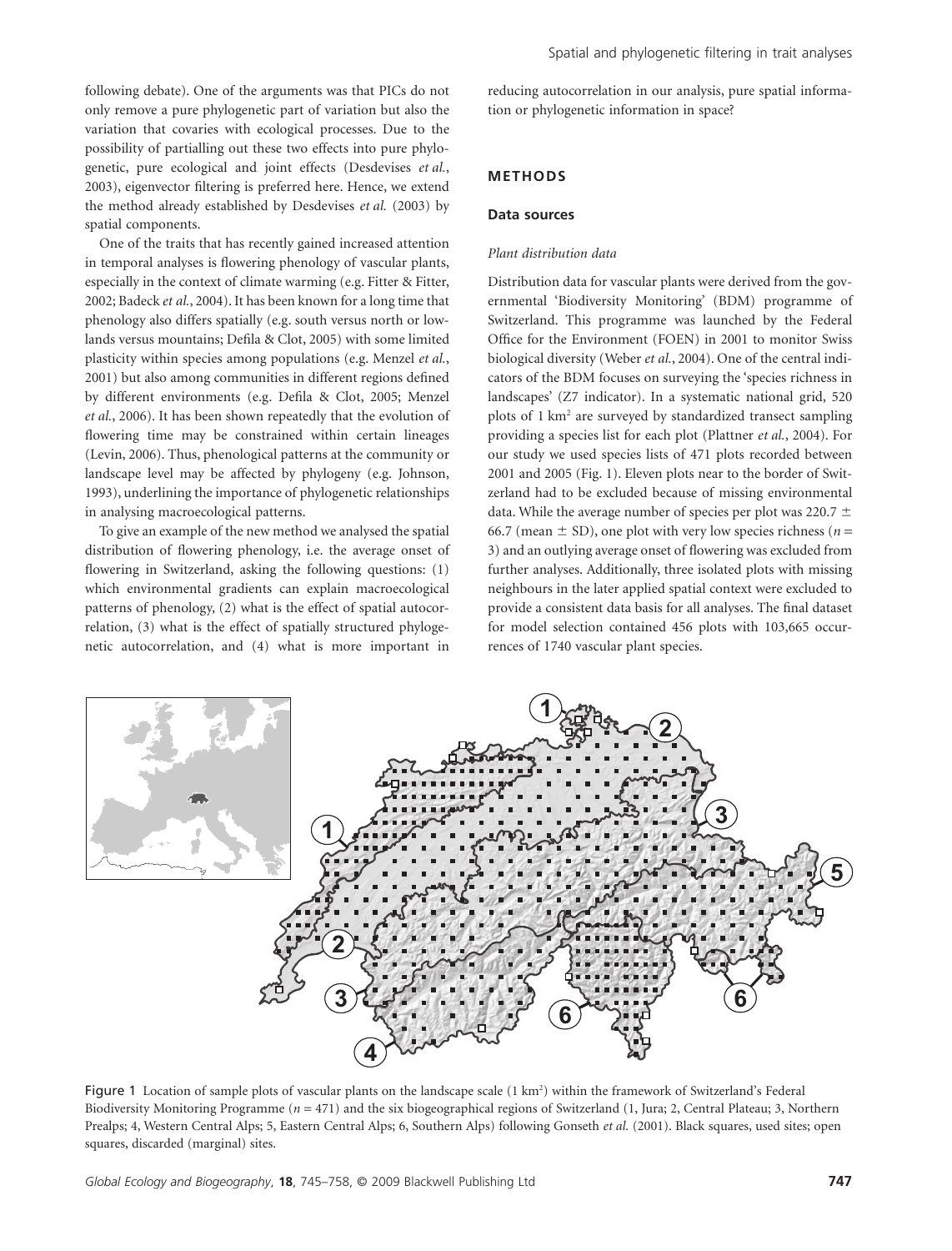Table 1 Environmental variables per 1 km<sup>2</sup> used for models and corresponding to Wohlgemuth *et al.* (2008).

| Variable  | Description                                                                        | Derivation                            |
|-----------|------------------------------------------------------------------------------------|---------------------------------------|
| TY        | Temperature, mean average (°C)                                                     | Zimmermann &<br>Kienast (1999)        |
| PY        | Precipitation, mean sum (mm)                                                       | ditto                                 |
| WB7       | Water balance, July; sum of<br>precipitation minus potential<br>evapotranspiration | ditto                                 |
| L.forest  | Land cover, closed forest (%)                                                      | Bundesamt für<br>Statistik (2001)     |
| L.agrilow | Land cover, agricultural lowlands (%)                                              | ditto                                 |
| Lurban    | Land cover, urban areas (%)                                                        | ditto                                 |
| CALC      | Calcareous substrate (%)                                                           | De Quervain et al.<br>$(1963 - 1967)$ |

#### *Trait data (flowering phenology)*

For a species trait, we analysed the onset of flowering. For each species, the month of first flowering was taken from Landolt *et al.* (2009). For each plot, the average onset of flowering was calculated and transformed into the number of days since the beginning of the year. One species (*Helleborus niger*) already started flowering in December (with two locations). We coded this as -1 instead of 12 as the mean of, for example, December and February is in January and not in July. Our recoding provides the same results as using the mean of circular statistics.

#### *Environmental data*

All environmental predictors used in this study are available as 1-ha GIS grids and average values were calculated for the each plot of area 1 km<sup>2</sup>. We included seven predictors (Table 1), which are known – at least on the level of single species – to have an impact on the flowering phenology (Roetzer *et al.*, 2000; Defila & Clot, 2005), i.e. mean annual temperature (TY), three land-cover classes, namely forest (L.forest), agricultural areas of the lowlands (L.agrilow) and urban areas (L.urban), calcareous substrate (CALC), mean annual precipitation (PY) and the water balance for July (WB7).

#### *Phylogenetic data*

Phylogenetic data were taken from a phylogenetic supertree for the plant species of Germany collated by Durka (2002) in the BiolFlor database. The phylogeny was updated with more recent published data and missing Swiss species were added manually. The phylogeny was purely topological with equal branch lengths and was resolved 78.5%, with 89% of the polytomies at the intrageneric level. Phylogenetic data are provided in comparative analysis by independent contrasts (CAIC) format (Purvis & Rambaut, 1995) by BiolFlor.

## **Computation**

## *Different filtering approaches*

When analysing distribution data, replicates were our spatial locations (i.e. grid cells or plots are rows and species or environmental variables are columns in a matrix) while for phylogenetic analyses, replicates were the species (i.e. species were rows and trait or phylogenetic information were columns in a matrix). Therefore matrix multiplication was used to combine the different sets of matrices (i.e. have trait information or phylogenetic information per location). In doing so, we used four different approaches (Fig. 2): (1) spatial filtering, (2) spatiophylogenetic filtering, (3) a simultaneous combination of both (all Fig. 2a), and (4) a sequential approach by first using phylogenetic filtering to account for the phylogenetic autocorrelation and then spatial filtering to account for spatial autocorrelation (Fig. 2b). All these approaches will be described in more detail after introducing the basic conventions used. *T* is the species by trait matrix, *S* is the site by species matrix, *P* is the species by phylogeny matrix, *C* denotes the matrix of coordinates per site and *E* the environmental variables per site. To construct *P*, the phylogeny was transformed into a species by phylogenetic branch matrix, recording only presence or absence of a branch per species (see Fig. S1 in Supporting Information). For all analyses (1–3) mentioned above (Fig. 2a), the site by species matrix *S* was combined with *T*, resulting in matrix *U*, such that it contains the information of average trait values per site. The further steps of the three calculations are similar but not equal.

**1.** In spatial filtering, the coordinates of the sites were transformed into a geographical distance matrix, which then was subjected to a principal coordinates analysis (PCoA) to yield a set of spatial filters (the principal coordinates of the eigenvectors). These spatial filters were then used in a filtering algorithm to reduce spatial autocorrelation (Diniz-Filho & Bini, 2005; Tiefelsdorf & Griffith, 2007) when modelling the relationship between average trait value (i.e. average onset of flowering) per site *U* and environmental matrix *E*.

**2.** In spatio-phylogenetic filtering, *S* was multiplied with *P*, resulting in a site by phylogenetic branch matrix *M*. Thus, the product of the two matrices yielded the phylogenetic branches within each site. This matrix was then subject to a PCoA on a chi-square distance matrix (in fact, we used the computationally faster equivalent, which is a correspondence analysis) to avoid the so-called 'double-zero problem' (Legendre & Legendre, 1998). The resulting eigenvectors represent the spatial structure of the phylogenetic information, called for short spatio-phylogenetic filters. We only entered those with positive eigenvalues into a filtering algorithm (Diniz-Filho *et al.*, 1998; Diniz-Filho & Bini, 2005) to reduce phylogenetic autocorrelation when modelling the relationship between average trait value per site *U* and environmental matrix *E*.

**3.** When simultaneously combining 'both' approaches described above, we used the first half of the spatial eigenvectors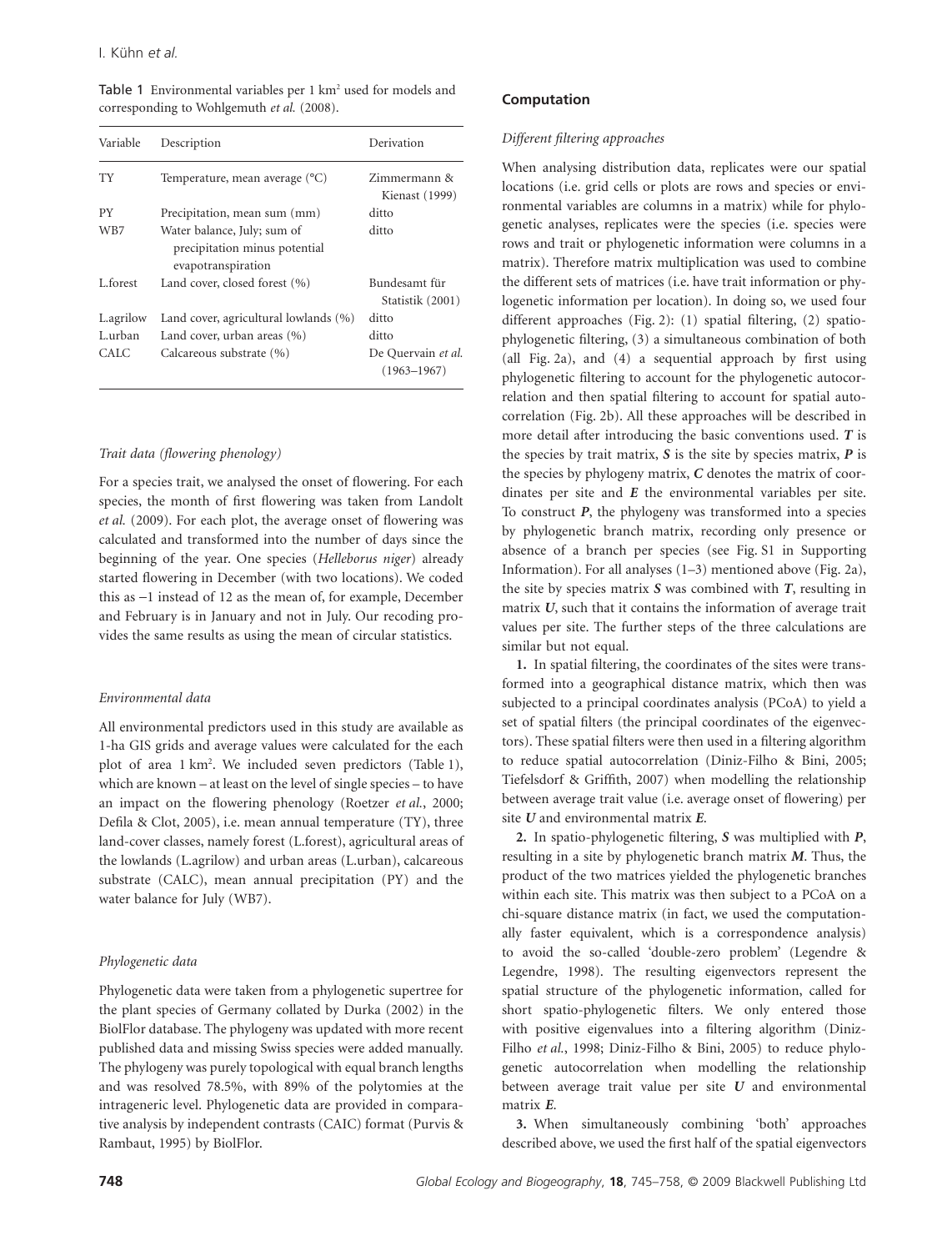(a): single and simultaneous filtering: (i) spatial, (ii) spatio-phylognetic filtering and (iii) "both"



(b): sequential filtering: 1. phylogenetic filtering, 2. spatial filtering



and the first half of the spatio-phylogenetic eigenvectors (so that the number of eigenvectors did not exceed the number of cases) as the initial set of filters to remove autocorrelation when modelling the relationship between *U* and *E*. We also checked that pure spatial or spatio-phylogenetic eigenvector filtering did not yield relevant eigenvectors from the latter half of the vectors. Theoretical considerations, however, suggest that information which is relevant for autocorrelation is only represented by the first eigenvectors, whereas the latter eigenvectors represent idiosyncratic information (or noise) of the elements in the analysis. Note that within one group (spatial or spatio-phylogenetic) all filters are orthogonal to each other. In the combined analysis, however, spatial filters are to be correlated with selected spatiophylogenetic filters (Tables S1 & S2).

**4.** Additionally, we used a sequential approach to first remove the phylogenetic signal from the data and then use spatial filtering (Fig. 2b). We calculated the patristic distance (Desdevises *et al.*, 2003) from the species by phylogeny matrix *P* (see Fig. S1). This is a triangular matrix adding up pairwise all branches between two species. This distance matrix was subjected to a PCoA and the positive eigenvectors were regressed on the trait value (onset of flowering) per species to reduce phylogenetic autocorrelation (Diniz-Filho *et al.*, 1998; Desdevises *et al.*, 2003). The residuals of this regression (matrix *R*) were combined with matrix *S* to yield average trait values, corrected for phylogeny (matrix *V*). The computation of spatial eigenvectors is equal to a purely spatial filtering (approach 1). These spatial filters were then used in a filtering algorithm to reduce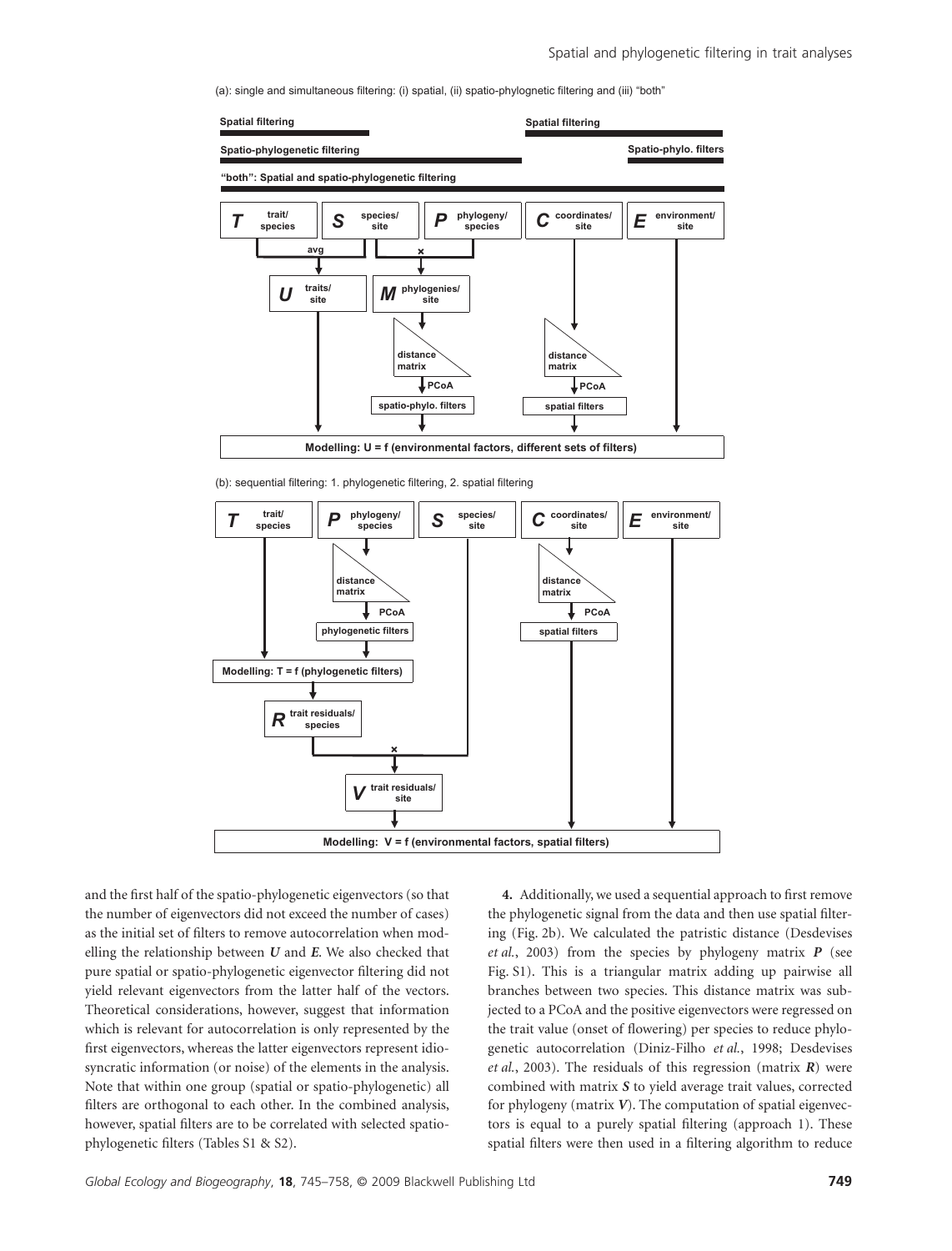Figure 2 General overview on the methodological approaches used in this study. Panel (a) summarizes the first three approaches, namely 'spatial filtering', 'spatio-phylogenetic filtering' and simultaneously filtering 'both' spatial and spatio-phylogenetic information. The matrices and pathways used by each of the approaches are headed by a bold bar on top. In all three approaches, the trait per species matrix *T* and the species per site matrix *S* are combined so that the resulting matrix *U* averages trait values (onset of flowering) per grid cell. In 'spatial filtering' the site coordinates are transformed into a distance matrix which then is subjected to a principal coordinates analysis (PCoA) to receive the spatial filters (i.e. the principal coordinates or eigenvectors of the PCoA). In 'spatio-phylogenetic filtering', the species per site matrix *S* and the phylogeny per species matrix *P* are multiplied to receive a matrix *M* of phylogenetic information per site which is transformed into a distance matrix and subjected to a PCoA to receive spatio-phylogenetic filters. In the approach using both types of filters, the first half of each of the sets was combined. The resulting filters are used as covariates in modelling the relationship between trait distribution and environmental variation so that the selected filters reduce the autocorrelation to a non-significant level (see methods for details). Panel (b) summarizes the fourth approach, which is a sequential filtering of phylogenetic and spatial information. In the first step, pure phylogenetic information from matrix *P* is transformed into a patristic distance matrix and then subjected to a PCoA to receive phylogenetic filters (analogous to the spatial filters). These phylogenetic filters are then used to remove phylogenetic information form the trait (onset of flowering) per species matrix *T* in a multiple regression framework. The residuals matrix *R* is then multiplied with the species per sites matrix *S* to bring the residual information of onset of flowering excluding phylogenetic signals into space (matrix *V*). From matrix *C* spatial filters are computed as depicted in panel (a). Similarly to the other approaches, these are used as covariates in modelling the relationship between residual trait distribution and environmental variation so that the selected filters reduce the autocorrelation to a non-significant level (see methods for details).

spatial autocorrelation (Diniz-Filho & Bini, 2005; Tiefelsdorf & Griffith, 2007) when modelling the relationship between *V* and environmental matrix *E*.

#### *Reducing autocorrelation by filter selection*

To reduce residual autocorrelation in all of the approaches mentioned above we used Moran eigenvector filtering (Dray *et al.*, 2006; Griffith & Peres-Neto, 2006). This approach is roughly comparable to the third variant of spatial eigenvector mapping used by Bini *et al.* (2009), which was one of the most robust methods in their comparison. The eigenvectors to be included in the regression models are chosen by calculating the empirical Moran's *I* values for the initial model. Subsequently, all eigenvectors are scrutinized and the first eigenvector is chosen as that with the lowest Moran's *I* value. This procedure is repeated to find sequentially the best set of eigenvectors to reduce residual autocorrelation below the  $\alpha = 0.05$  level of significance. All probability values used (for predictors as well as Moran's *I*) are based on using the *z* statistics calculated from the mean and standard deviation of 999 permutations. Calculations were performed using a modification of the R function ME (originally written by Bivand & Peres-Neto in 'spdep'; Bivand *et al.*, 2006).

For this approach, it is necessary to define a neighbourhood matrix, i.e. to define which spatial locations or taxa are in a given neighbourhood and which ones are not. A heuristic approach using several neighbourhood distances was used. For purely phylogenetic eigenvectors, we used distances of 2, 3, 5, 7, 10 and 25 unit branch lengths. Species in a neighbourhood up to 3 unit branch lengths yielded the best results [lowest Moran's *I* and lowest Akaike information criterion (AIC)]. For eigenvectors with a spatial component (purely spatial eigenvectors and spatially structured phylogenetic eigenvectors) we used maximum distances of 10, 15, 25 and 100 km. In accordance with previous analyses on comparable scales (Koellner*et al.*, 2004; Kühn, 2007; Tautenhahn *et al.*, 2008), lag distances above 25 km were not relevant in removing spatial autocorrelation. Best results (i.e. the lowest Moran's *I* and lowest AIC; Kissling & Carl, 2008) were yielded for the 10 km distance. Hence we used a lag distance of 10 km for all further analyses, i.e. all plots up to 10 km distance are included as neighbours.

## *Model selection in multiple linear regression*

To set up our initial model we used seven environmental variables for which we assumed a strong influence on the trait pattern. Starting with the full model of all environmental predictors considered as linear terms in multiple linear regression, variable selection was carried out by backward selection based on the AIC. The non-filtering approach left six variables in the minimum adequate model – all of them being significant (*P* < 0.05). Since autocorrelation usually causes further variables to become insignificant but not insignificant variables to become significant, these six variables were entered into the filtering approaches. Influential plots and outliers were tested by examining regression diagnostics (residuals versus fitted values, normal *Q*–*Q* plots, and Cook's distance plots). All analyses were performed using R version 2.6.2 (R Development Core Team, 2008).

#### *Partitioning the variation*

We partitioned the variation in the final models among environmental information, eigenvectors accounting for spatial autocorrelation and eigenvectors accounting for autocorrelation of spatio-phylogenetic information by using hierarchical partitioning (Chevan & Sutherland, 1991) in R using 'hier.part' (Mac Nally & Walsh, 2004). In this method the explained variance is calculated for generalized linear models using all possible combinations of independent variables. From this, we calculated the proportions of the variance which could exclusively be explained by a particular variable (or group of variables, such as spatial or spatio-phylogenetic eigenvectors, respectively).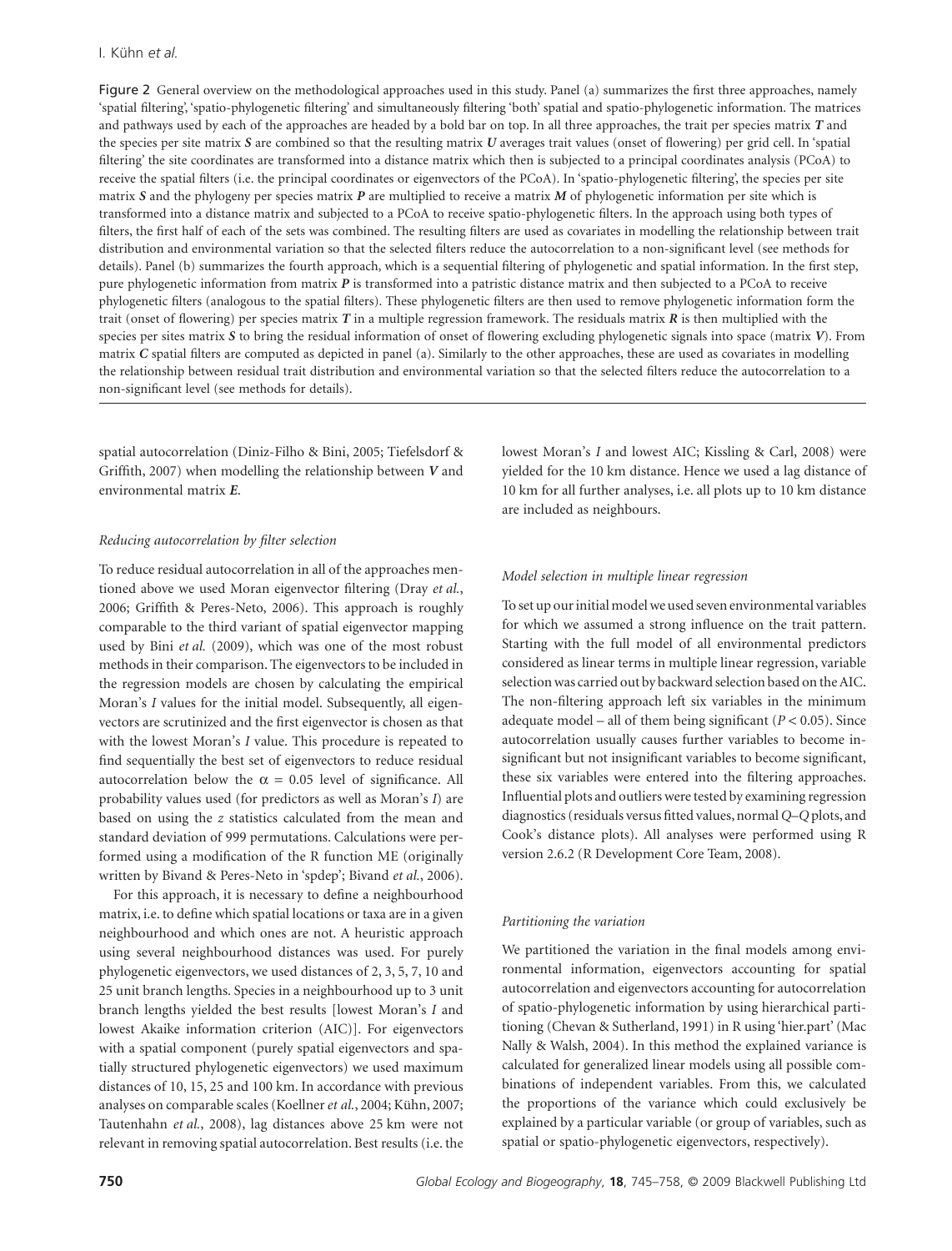

Figure 3 Spatial distribution of average onset of flowering of vascular plant species in Swiss floristic sample locations  $(n = 456)$ .

Table 2 Model coefficients of the relationship between average onset of flowering and environmental predictors in Switzerland: no additional filters (Non), spatial filters (Spatial), spatially structured phylogenetic filters (Spatio-phylo), both filters (Both), as well as the residuals of pure phylogenetic filters on the traits (Filtering (residuals)) without further spatial filtering (Non) and with sequential phylogenetic and spatial filtering (Spatial).

| Coefficients         | Filtering   |                        |                  |                          | Filtering (residuals) |               |
|----------------------|-------------|------------------------|------------------|--------------------------|-----------------------|---------------|
|                      | Non         | Spatial                | Spatio-phylo     | Both                     | Non                   | Spatial       |
| Intercept            | $131.22***$ | $131.22***$            | $131.22***$      | $131.22***$              | $-5.61***$            | $-5.61***$    |
| Annual temperature   | $-7.81***$  | $-8.00***$             | $-8.92***$       | $-8.13***$               | $-5.31***$            | $-5.48***$    |
| Calcareous substrate | $-3.04***$  | $-2.40***$             | $-0.69*$         | $-2.51***$               | $-2.22***$            | $-1.74***$    |
| Closed forest        | $-0.52*$    | $-0.52*$               | $0.05$ ns        | $-0.29$ ns               | $-0.27$ ns            | $-0.28$ ns    |
| Urban areas          | $0.82**$    | $0.94***$              | $-0.05$ ns       | $1.15***$                | $0.62**$              | $0.62**$      |
| Annual precipitation | $-0.69*$    | $-0.16$ ns             | $-0.97***$       | $-0.58$ <sup>(*)</sup> ) | $-0.67**$             | $-0.32$ ns    |
| July water balance   | $0.63*$     | $-0.16$ ns             | $1.44***$        | $0.45$ ns                | $0.52*$               | $-0.11$ ns    |
| Global Moran's I     | $0.160***$  | $0.050$ ns             | $0.049$ ns       | $0.045$ ns               | $0.136***$            | $0.042$ ns    |
| Filters selected     |             | S3, S49, S8, S35, S57, | P4, P27, P3, P5, | S3, P32, S35,            |                       | S3, S10, S18, |
|                      |             | S10, S40, S51, S17     | P94, P147        | P45, P4, P27             |                       | S57, S49, S8  |
| AIC                  | 2642.4      | 2586.6                 | 2518.3           | 2584.5                   | 2413.9                | 2370.0        |
| $R^2$                | 0.819       | 0.846                  | 0.866            | 0.845                    | 0.775                 | 0.801         |
| $R^2$ crossvalidated | 0.812       | 0.833                  | 0.837            | 0.821                    | 0.767                 | 0.789         |
| MAE                  | 3.342       | 3.138                  | 2.795            | 3.038                    | 2.601                 | 2.472         |

Filter were selected according their ability to reduce Moran's *I* coefficient of autocorrelation significantly ( $\alpha$  = 0.05); neighbourhood distance  $\leq$  10 km; see methods for details. AIC, Akaike information criterion; MAE, mean absolute error.

(\*)0.05 < *P* ≤ 0.1, \*0.01 < *P* ≤ 0.05, \*\*0.001 < *P* ≤ 0.01, \*\*\**P* ≤ 0.001; ns, not significant.

### **RESULTS**

As expected, there is a clear spatial structure of the average onset of flowering across Switzerland (Fig. 3) with a strong gradient of early flowering in the lowlands and a retarded average onset of flowering by up to as much as 6 weeks in the Alps.

Stepwise regression during model selection excluded one land-cover variable for agricultural areas in the lowlands (L.agrilow). All other predictor variables remained significant in the non-filtering model (Table 2) and no outlier or highly influential plot was detected.

All models have quite a high proportion of variation explained. Ignoring the effect of autocorrelation, the most important factors influencing the beginning of flowering were mean annual temperature (negative), the proportion of calcareous substrate (negative) and the proportion of closed forests (negative) (Fig. 4a, Table 2). Spatial autocorrelation in the first lag distance was considerable (Fig. S2a). The inclusion of spatial filters increased the fit and variance explained and reduced autocorrelation significantly (Table 2, Fig. S2b), but had substantial effects on parameter estimates with mean annual precipitation and July water balance becoming insignificant (Table 2). The inclusion of spatio-phylogenetic instead of spatial filters increased model fit and explained variance further and reduced global autocorrelation. Compared with the non-filtering model, proportions of closed forests and urban areas became insignificant (Table 2). The independent effect of each of the filters was relatively small (Fig. 4c). In the simultaneous model, annual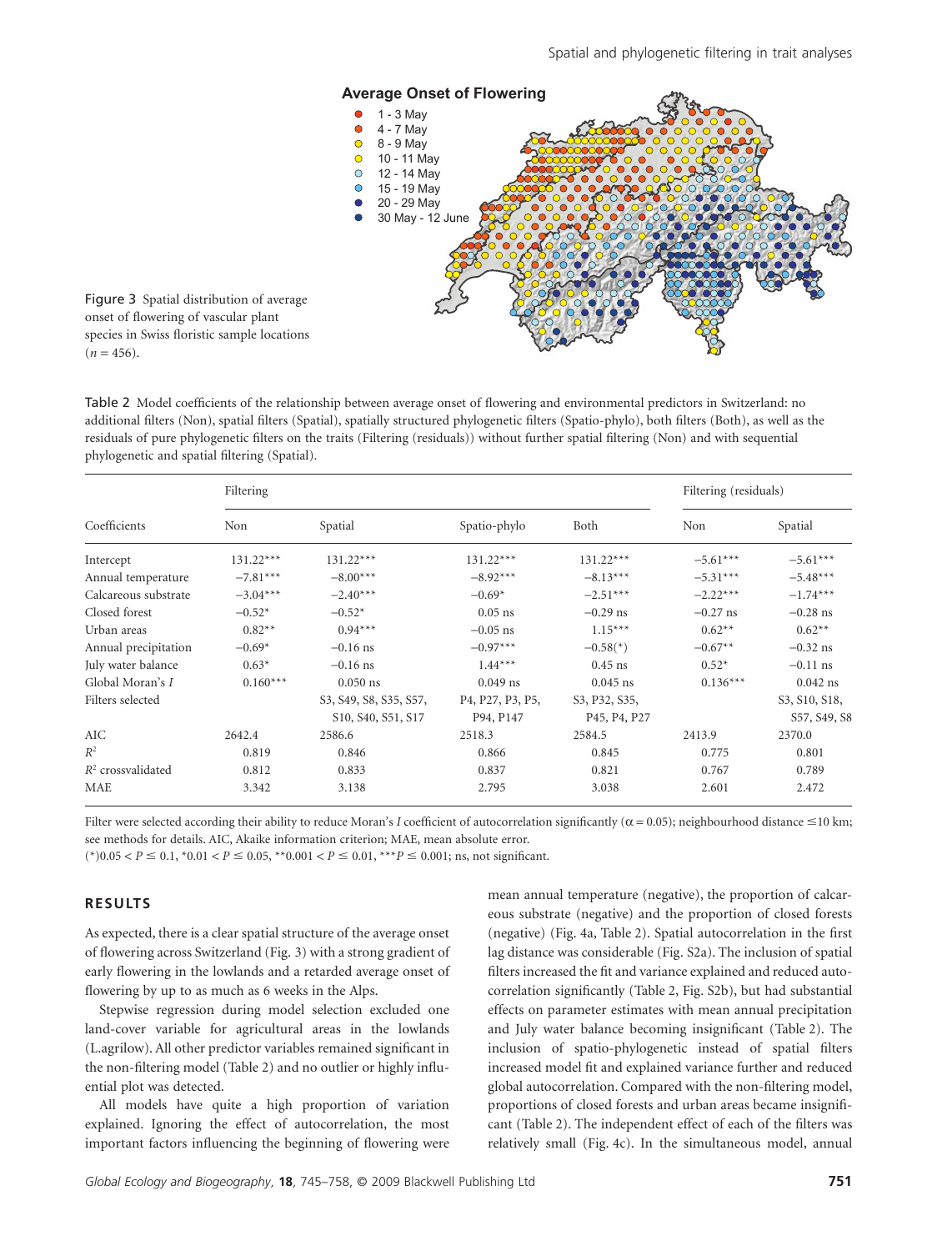

Figure 4 Hierarchical partitioning of the independent effects of environmental variables as well as spatial and phylogenetic filters (being abbreviated S or P, respectively, with the number of filters in parenthesis) of the full set of environmental predictors explaining the variance in average onset of flowering in Switzerland: simple model without filtering (a); spatial filtering (b); spatio-phylogenetic filtering (c); simultaneous filtering of spatial and spatio-phylogenetic filters (d); sequential filtering by first removing the phylogenetic effect of the trait and then apply a spatial filtering approach (e); bars of environmental variables, spatial and phylogenetic filters are shown in grey, white and black, respectively. For abbreviations of environmental variables see Table 1.

precipitation became marginally significant and closed forests as well as water balance became insignificant (Table 2).

The explained variation of the pure phylogenetic model (i.e. regressing filters on traits) was  $46.8\%$  ( $R^2_{\text{adj}} = 0.435$ ). Using the residuals of this model without further filtering, results and autocorrelation were comparable with those of the simple model without any filters. The sequential approach yielded results comparable to pure spatial filtering, but in addition proportions of closed forests were insignificant. Explained variance is considerably lower than in any of the first three filtering approaches (Table 2). However, the order and effect size of the environmental predictors is remarkably robust among all models (Fig. 4).

To test how the method performs when ignoring an important environmental predictor, we excluded the proportion of calcareous substrate. This had an effect not only on parameter estimates (Table 3) but especially on the autocorrelation structure, largely expanding the lag distance (Fig. S3a,e), with the choice of filters (the first spatio-phylogenetic filter becoming important) and spatio-phylogenetic filters as such becoming much more important (Fig. 5c,d). This, however, is an effect of some high degree of collinearity between the spatiophylogenetic filters and the proportion of calcareous substrate.

In both cases, including or ignoring calcareous substrate, more spatial filters ( $n = 9$  vs.  $n = 15$ , respectively) were necessary to reduce Moran's *I* below the specified level of significance than when using spatio-phylogenetic filters ( $n = 6$  vs.  $n = 4$ ) or both simultaneously ( $n = 6$  vs.  $n = 4$ ). The highest eigenvectors included in the spatial analysis was no. 57 vs. no. 62, the highest eigenvector of the spatio-phylogenetic analysis was no. 147 vs. no. 22, and for the simultaneous analysis S35 and P45 vs. S1 and P22, respectively. At the same time, global Moran's *I* was better reduced with simultaneous use of spatial and spatiophylogenetic filters. Furthermore, the selected filters of the simultaneous approach were usually of lower dimensions than the other ones. The sequential filtering approach needed 101 phylogenetic eigenvectors, with the first selected being P2 and finishing with P570, and six spatial eigenvectors.

There is some correlation between the spatial filter S3 and spatio-phylogenetic filter P5 (Table S1). All correlation coeffi-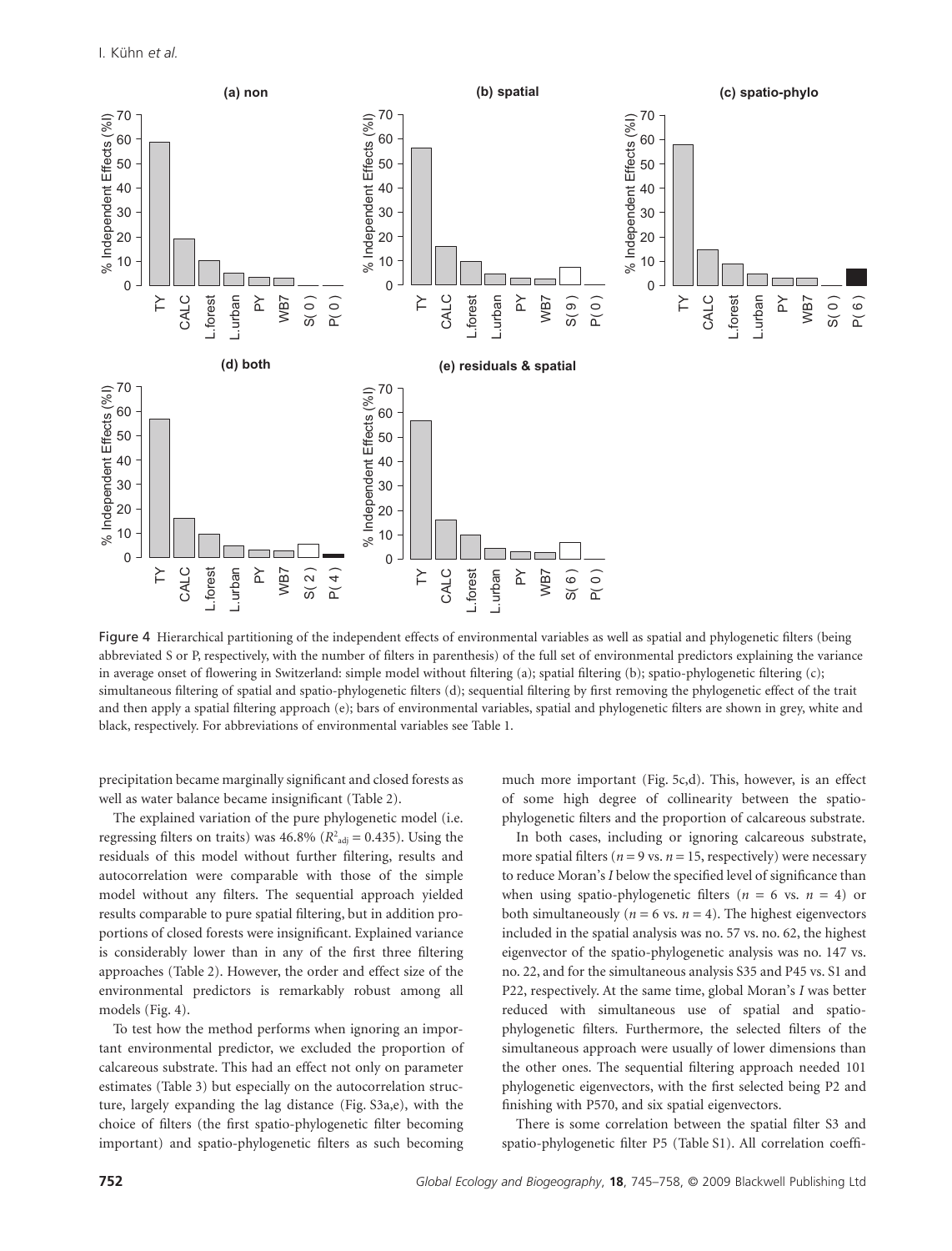Table 3 Model coefficients of the relationship between average onset of flowering and environmental predictors in Switzerland but excluding calcareous substrate: no additional filters (Non), spatial filters (Spatial), spatially structured phylogenetic filters (Spatio-phylo), both filters (Both), as well as the residuals of pure phylogenetic filters on the traits (Filtering (residuals)) without further spatial filtering (Non) and with sequential phylogenetic and spatial filtering (Spatial).

| Coefficients         | Filtering   |                                                                                                                               | Filtering (residuals) |                         |            |                                      |
|----------------------|-------------|-------------------------------------------------------------------------------------------------------------------------------|-----------------------|-------------------------|------------|--------------------------------------|
|                      | Non         | Spatial                                                                                                                       | Spatio-phylo          | Both                    | Non        | Spatial                              |
| Intercept            | $131.22***$ | $131.22***$                                                                                                                   | $131.22***$           | $131.22***$             | $-5.61***$ | $-5.61***$                           |
| Annual temperature   | $-8.57***$  | $-9.03***$                                                                                                                    | $2.56***$             | $2.68***$               | $-5.87***$ | $-6.12***$                           |
| Closed forest        | $-0.81**$   | $-0.65**$                                                                                                                     | $0.31*$               | $0.26$ <sup>(*)</sup> ) | $-0.49*$   | $-0.40*$                             |
| Urban areas          | $0.67*$     | $0.85***$                                                                                                                     | $0.53***$             | $0.56***$               | $0.52*$    | $0.55**$                             |
| Annual precipitation | $-0.47$ ns  | $-0.72*$                                                                                                                      | $-0.19$ ns            | $-0.22$ ns              | $0.17$ ns  | $-1.08***$                           |
| July water balance   | $-0.19$ ns  | $-0.24$ ns                                                                                                                    | $0.20$ ns             | $0.34$ <sup>(*)</sup> ) | $0.09$ ns  | $-0.28$ ns                           |
| Global Moran's I     | $0.395***$  | $0.045$ ns                                                                                                                    | $0.052$ ns            | $0.049$ ns              | $0.346***$ | $0.050$ ns                           |
| Filters selected     |             | S3, S4, S8, S9, S57, S35,<br>S5, S51, S22, S49, S62,<br>S <sub>18</sub> , S <sub>13</sub> , S <sub>26</sub> , S <sub>52</sub> | P1, P3, P22, P18      | P1, P3, P22, S1         |            | S3, S4, S8, S9, S18,<br>S57, S5, S11 |
| AIC                  | 2792.7      | 2596.5                                                                                                                        | 2129.0                | 2140.0                  | 2548.5     | 2377.3                               |
| $R^2$                | 0.747       | 0.846                                                                                                                         | 0.942                 | 0.941                   | 0.697      | 0.799                                |
| $R^2$ crossvalidated | 0.740       | 0.830                                                                                                                         | 0.934                 | 0.932                   | 0.687      | 0.784                                |
| MAE                  | 4.080       | 3.129                                                                                                                         | 1.816                 | 1.861                   | 3.061      | 2.486                                |

Filter were selected according their ability to reduce Moran's *I* coefficient of autocorrelation significantly ( $\alpha$  = 0.05); neighbourhood distance  $\leq$  10 km; see methods for details. AIC, Akaike information criterion; MAE, mean absolute error.

 $(*)0.05 < P \le 0.1, *0.01 < P \le 0.05, **0.001 < P \le 0.01, **P \le 0.001$ ; ns, not significant.

cients are, however, below  $r = 0.3$ . Combining both filters in one model resulted in the selection of negligible correlation between spatial and spatio-phylogenetic filters (Table S2).

**Spatial phylogenetic filtering**

The distribution of the first selected spatial and spatiophylogenetic filters in Switzerland is quite interesting (Fig. 6). Spatial filters exhibit a regular wave-like distribution (Fig. 6a–c) with the lower dimensions (S3, S8; Fig. 6a,c) having lower resolution (longer wavelength) and the higher dimension (S49; Fig. 6b) having higher resolution (shorter wavelength, like rolling hills). Spatio-phylogenetic filters yielded a clear spatial pattern (Fig. 6d–f) which – in contrast to spatial filters – strongly reflects the biogeographical zonation of Switzerland (Fig. 1). Here, the higher dimension (P27) subdivides the regions identified by P3/P4 with an indicated east–west gradient for the Central Plateau and Jura.

# **DISCUSSION**

The key results were: (1) all the methods used were able to reduce spatial autocorrelations and modify the results of the regression analysis compared with a non-filtering approach; (2) spatio-phylogenetic eigenvectors provided more information in terms of explained variation and reduced spatial autocorrelation more efficiently than spatial eigenvectors; (3) sequential filtering provided the least insight into ecological processes and required a large number of phylogenetic filters to remove phylogenetic autocorrelation from the traits; and (4) the spatio-phylogenetic eigenvectors were best for interpreting data in an ecological and biogeographical context.

Prior to the discussion of the results, the question is whether our proposed new method is mathematically sound. There is a mathematical foundation for the use eigenvectors of (1) geographical distances (for spatial analyses) (Diniz-Filho & Bini, 2005; Tiefelsdorf & Griffith, 2007) or (2) patristic distance (for phylogenetic analyses) (Diniz-Filho *et al.*, 1998; Desdevises *et al.*, 2003) for filtering approaches. We combined the approaches by multiplying the phylogeny per species matrix with the species per site matrix. The resulting distance matrix provides spatially structured phylogenetic information. Unlike a true spatial distance matrix, in which distance is based on Euclidean (= geographical) distance, distance among objects in our approach is based on the phylogenetic distance among spatial locations. Thus, the approach is conceptually comparable to both strict phylogenetic eigenvector filtering and strict spatial eigenvector filtering.

Tiefelsdorf & Griffith (2007) showed how their spatial filtering approach is mathematically related to genuine autoregressive methods. Hence, their approach is not only capable of reducing Moran's *I* effectively, but is also mathematically valid. However, spatial and spatio-phylogenetic eigenvectors are not orthogonal to each other, therefore there is the potential for some collinearity to occur. It is therefore advisable to test for collinearity among the filters first to avoid problems caused by multicollinearity (Graham, 2003). Because all eigenvectors are screened sequentially for their ability to reduce Moran's *I* (and not according to their explained variance or statistical significance), multicollinearity should hence not cause any problem in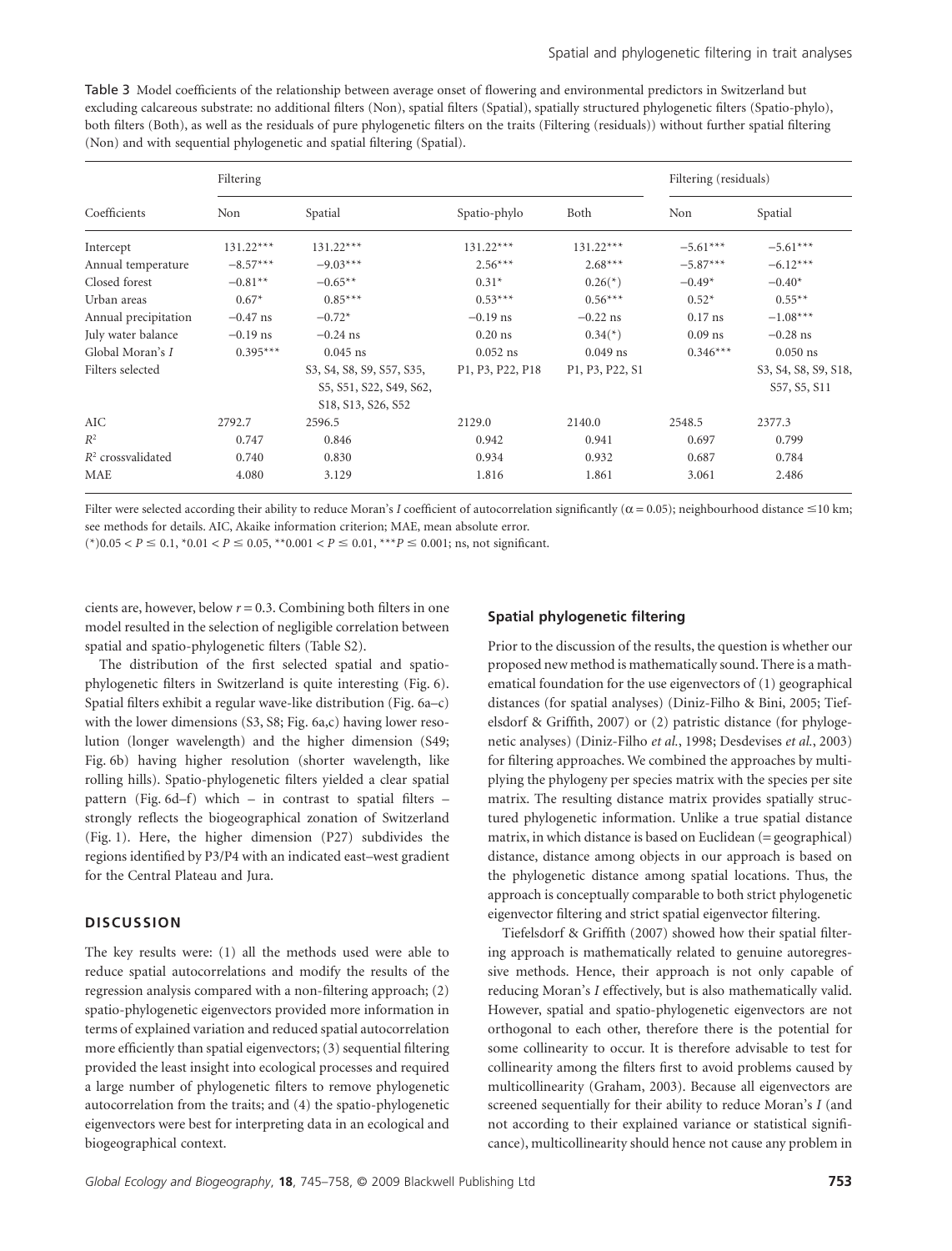

Figure 5 Hierarchical partitioning of the independent effects of environmental variables as well as spatial and phylogenetic filters (being abbreviated S or P, respectively, with the number of filters in parenthesis) of the reduced set of environmental predictors (excluding calcareous substrate) explaining the variance in average onset of flowering in Switzerland: simple model without filtering (a); spatial filtering (b); spatio-phylogenetic filtering (c); simultaneous filtering of spatial and spatio-phylogenetic filters (d); sequential filtering by first removing the phylogenetic effect of the trait and then apply a spatial filtering approach (e); bars of environmental variables, spatial and phylogenetic filters are shown in grey, white and black, respectively. For abbreviations of environmental variables see Table 1.

our type of analysis. Although there was some degree correlation between spatial and spatio-phylogenetic filters, only filters which were hardly correlated were selected in the combined analysis. However, though spatial and spatio-phylogenetic filters were slightly correlated, adding the spatio-phylogenetic context yielded a better statistical model (better fit, fewer filters selected, less residual autocorrelation) and provided more ecological relevant information for the interpretation of the analysis than only the spatial model.

Recently, Freckleton & Jetz (2009) also used a method to simultaneously account for spatial and phylogenetic effects in trait analyses. Their approach is based on the use of phylogenetic contrasts implemented through a generalized least squares (GLS) approach, while we used eigenvector filtering. Both approaches are extensions of conventional methods, yet their approach is based on species as replicates in the analysis while ours is based on using spatial samples as replicates. Their approach averages trait variation within species and environmental variation across sites to a mean value. It is hence unable to account for spatial variation in traits and in environmental factors. In a stepwise approach, Diniz-Filho *et al.* (2007) first used eigenvector filtering to partition phylogenetic and ecological components. Environmental information per species was therefore averaged for each of the environmental predictors across as in Freckleton & Jetz (2009). Secondly, they averaged the ecological and phylogenetic components again across space, in a similar way to our approach, and explained them in a spatial simultaneous autoregressive model. All three approaches are complementary and designed to answer different questions. Using the approach of Diniz-Filho *et al.* (2007) might potentially result in some tautology, as environmental predictors are used in both steps. However, unlike our approach, their approach clearly distinguishes between purely phylogenetic and purely spatial effects. The approach of Freckleton & Jetz (2009) can help to disentangle whether evolutionary history or environment are more important in determining trait variation across species. Our spatio-phylogenetic filtering approach allows one to account for the role of phylogeny when unravelling the relationship between trait variation and spatially structured, heterogeneous environments. Therefore, it is possible to account for the fact that species which are closely related often share similar environments in a joint analysis of environmental pre-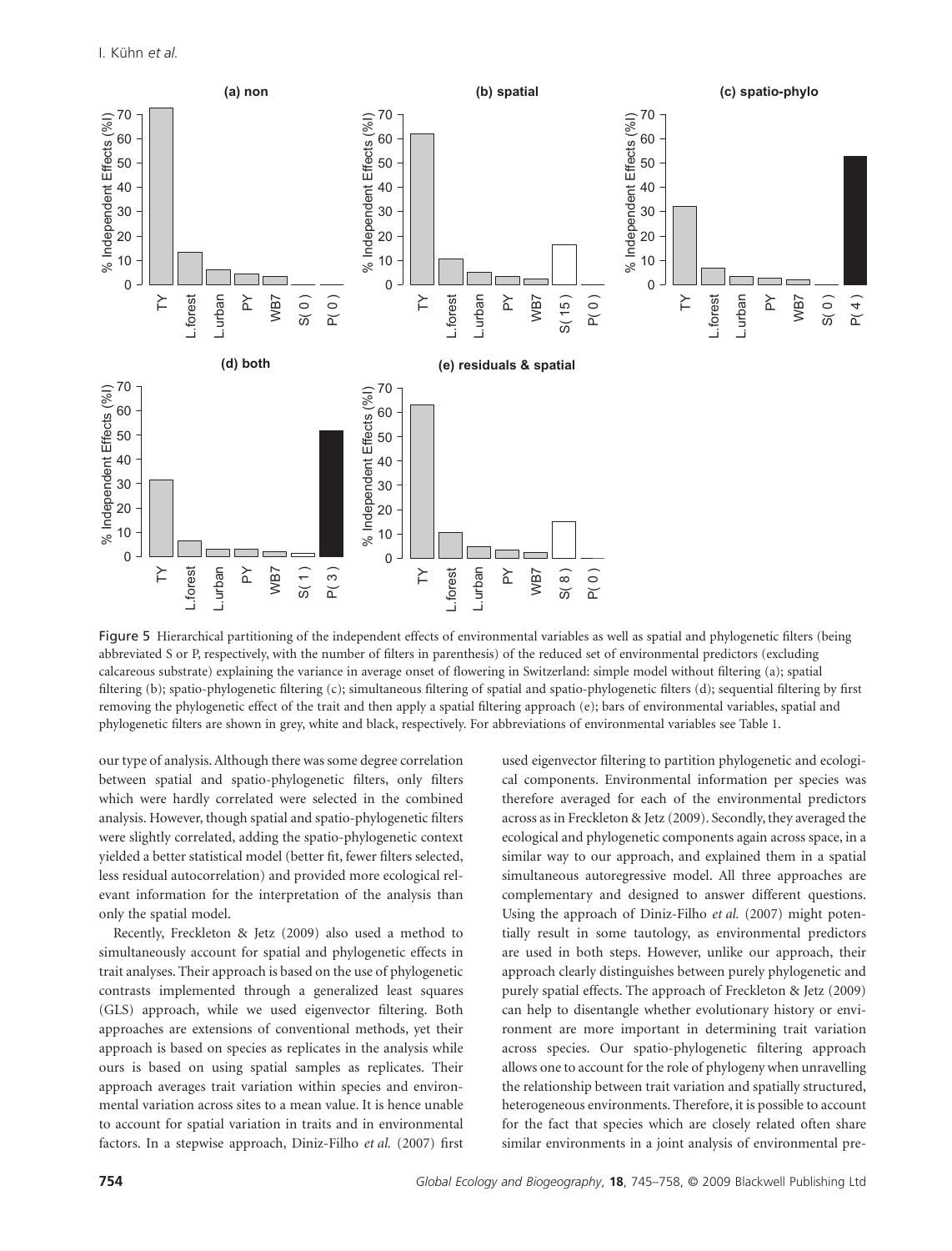

Figure 6 Distribution of the first three selected filters using only spatial filters (a–c) and spatially structured phylogenetic filters (d–f). Cold (blue) to warm (red) colours represent negative to positive axis scores of the plots. Class limits were chosen according 'Natural Breaks (Jenks)' in ArcMap 9.2.

dictors. Unlike Diniz-Filho *et al.* (2007), we combine phylogenetic information and spatial information jointly. Our fourth (sequential) approach, however, is very similar to the one used by Diniz-Filho *et al.* (2007) but only using the equivalent of their ecological components (ignoring environmental predictors, however, at that stage).

Basing analyses on trait variation in space without accounting for phylogenetic effects can be potentially misleading in the interpretation of results, for example by assuming that specific relationships are caused by a response of a species' trait to the environment whereas in fact this signal might only result from the common evolutionary history of many species at sites with similar environmental conditions.

# **Spatio-phylogenetic filters unravel ecological patterns of flowering phenology**

Flowering phenology and its relationships to the environment are well documented (e.g. Menzel *et al.*, 2001, 2006; Badeck *et al.*, 2004; Defila & Clot, 2005) and we did not intend to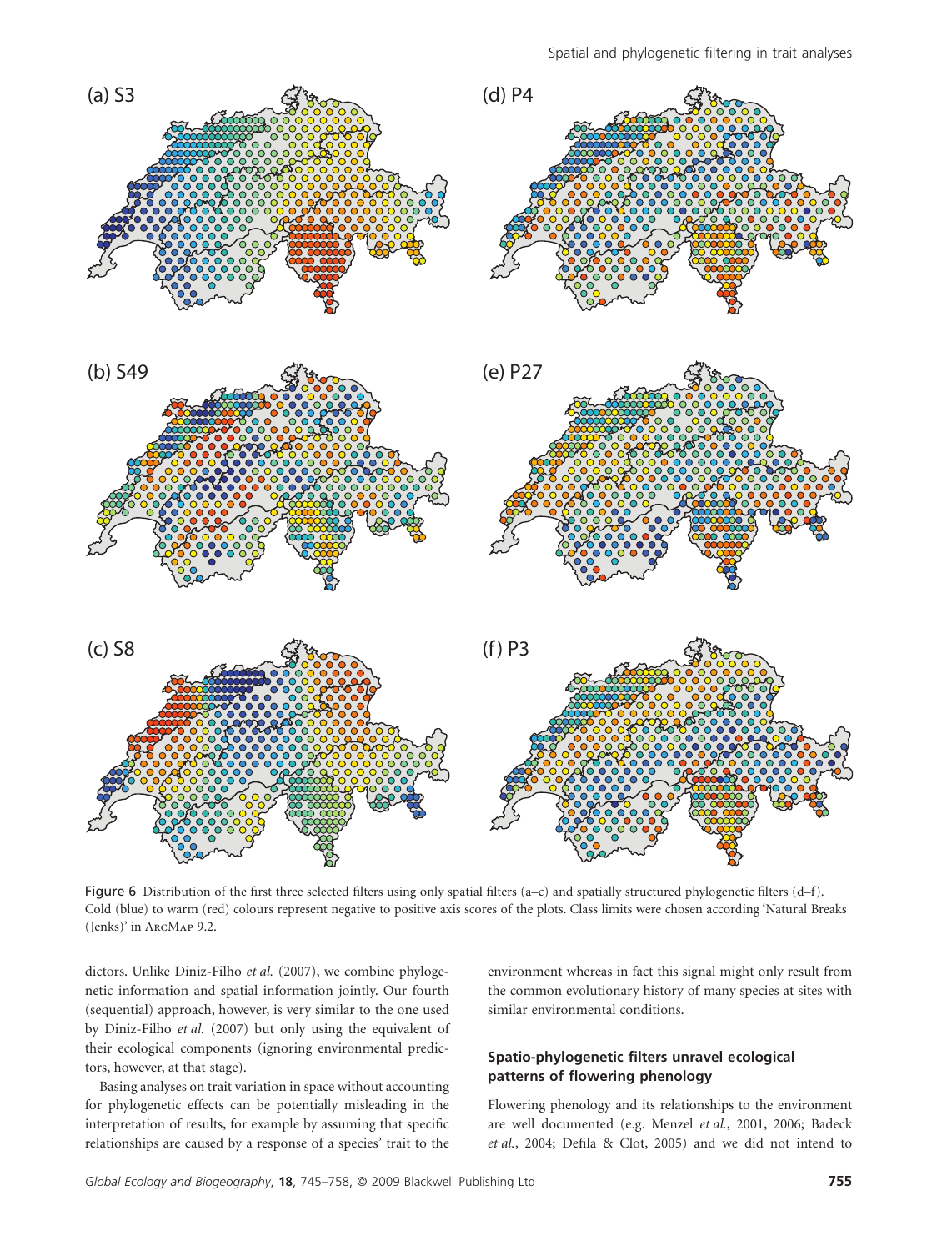unravel new relationships. The relationship with temperature is obvious. Specific land use and soil characteristics were included due to their straightforward and known relationships with microclimate (open calcareous habitats are usually warmer and many arable weeds need to flower before the crops grow tall or before disturbance occurs).

The selected spatially structured phylogenetic eigenvectors, however, provided ecologically meaningful information, as they mirrored the biogeographical units of Switzerland. These units are defined by their characteristic species inventories, although some regions are also different in the density of sampling locations. Nevertheless, even in regions with the same sampling plot density, the selected spatio-phylogenetic filters capture the transition between biogeographical regions (e.g. Central Plateau and Jura or Northern Prealps). The spatio-phylogenetic eigenvectors hence capture the phylogenetic differences of the different species inventories which are relevant for the species trait under consideration. Furthermore, due to niche conservatism (e.g. Prinzing *et al.*, 2001), phylogenetically related species not only share similar traits with a higher probability but are also more likely to respond in a similar way to environmental pressures. Hence, spatially structured environmental variables will lead to spatially structured species assemblages (or communities) as well as trait assemblages (Kühn *et al.*, 2006; Tautenhahn *et al.*, 2008) sharing a common phylogenetic history. Due to this relationship, spatio-phylogenetic filters can make up for some of the environmental information missing in an analysis in an ecologically sensible way. Therefore, spatio-phylogenetic filters (although selected according to their ability to reduce residual autocorrelation) account for more information than their strictly spatial counterparts and increase even more in explained variability when important key variables (such as calcareous substrate in our example) are missing. This approach can therefore help us to better realize whether important predictors are missed from a parameterized model.

## **Phylogenetic incomplete knowledge**

One problem might be the lack of branch lengths in our phylogeny. Of course, the use of branch lengths is preferred over measures relying solely on topology. However, as in our case, proper branch lengths are often not available, but (super)tree topologies mostly are. Under these circumstances, substituting branch lengths by the number of nodes (i.e. setting branch lengths to unity) can be a fruitful alternative (Schweiger *et al.*, 2008). In principle, the chosen methods would work just the same with correct branch lengths and obviously would provide better (i.e. more realistic) and more differentiated results. Still, incorporating even suboptimal phylogenetic information is better than ignoring such information (Schweiger *et al.*, 2008).

## **CONCLUSIONS**

When analysing traits in spatial context it might be better to use spatially structured phylogenetic information to account for autocorrelation than pure spatial information. The sequential approach as implemented here, however, is not recommended because: (1) it removes the complete phylogenetic signal before being applied in spatial context and related to environmental predictors, and (2) it requires much more phylogenetic information than the simultaneous approach due to the lack of appropriate ecological predictors. An alternative option would be the related approach of Diniz-Filho *et al.* (2007). Eigenvector filtering may also be a way to solve the remaining challenge and account for spatial and phylogenetic autocorrelation in the fourth-corner problem (Dray & Legendre, 2008). A tangible implementation, however, needs to be elaborated. Overall, we were able to show that a combination of spatial and spatiophylogenetic eigenvector filters is an effective and efficient tool in trait analyses to reduce unwanted spatial autocorrelation, to indicate the absence of important environmental covariates and to provide aids in interpreting the results of trait–environment relationships.

## **ACKNOWLEDGEMENTS**

We thank the Swiss Federal Office for the Environment FOEN and BDM Coordination Office (Hintermann & Weber AG, Reinach) for providing the data set of the 'Biodiversity Monitoring' programme of Switzerland. We are grateful to Felix Kienast, Niklaus Zimmermann and Thomas Wohlgemuth for preparing environmental data and the following persons for their help with field work in the monitoring programme: Alain Jotterand, Andrea Persico, Barbara Berner, Christian Hadorn, Christoph Bühler, Christoph Käsermann, Daniel Knecht, David Galeuchet, Dunja Al-Jabaji, Elisabeth Danner, Gabriele Carraro, Jean-François Burri, Jens Paulsen, Karin Marti, Markus Bichsel, Martin Camenisch, Martin Frei, Martin Valencak, Matthias Vust, Michael Ryf, Nils Tonascia, Philippe Druart, Regula Langenauer, Sabine Joss, Stefan Birrer, Thomas Breunig, Urs Weber, Ursula Bollens and Ursula Kradolfer. I.K. acknowledges support from the 'Virtual Institute Macroecology' (Kühn *et al.*, 2008).

### **REFERENCES**

- Badeck, F.W., Bondeau, A., Bottcher, K., Doktor, D., Lucht, W., Schaber, J. & Sitch, S. (2004) Responses of spring phenology to climate change. *New Phytologist*, **162**, 295–309.
- Bini, L.M., Diniz-Filho, J.A.F., Rangel, T.F.L.V., Akre, T.S.B., Albaladejo, R.G., Albuquerque, F.S., Aparicio, A., Araújo, M.B., Baselga, A., Beck, J., Bellocq, M.I., Böhning-Gaese, K., Borges, P.A.V., Castro-Parga, I., Chey, V.K., Chown, S.L., de Marco, P., Dobkin, D.S., Ferrer-Castán, D., Field, R., Filloy, J., Fleishman, E., Gómez, J.F., Hortal, J., Iverson, J.B., Kerr, J.T., Kissling, W.D., Kitching, I.J., León-Cortés, J.L., Lobo, J.M., Montoya, D., Morales-Castilla, I., Moreno, J.C., Oberdorff, T., Olalla-Tárraga, M.Á., Pausas, J.G., Qian, H., Rahbek, C., Rodríguez, M.Á., Rueda, M., Ruggiero, A., Sackmann, P., Sanders, N.J., Terribile, L.C., Vetaas, O.R. & Hawkins, B.A. (2009) Coefficient shifts in geographical ecology: an empirical evaluation of spatial and non-spatial regression. *Ecography*, **32**, 193–204.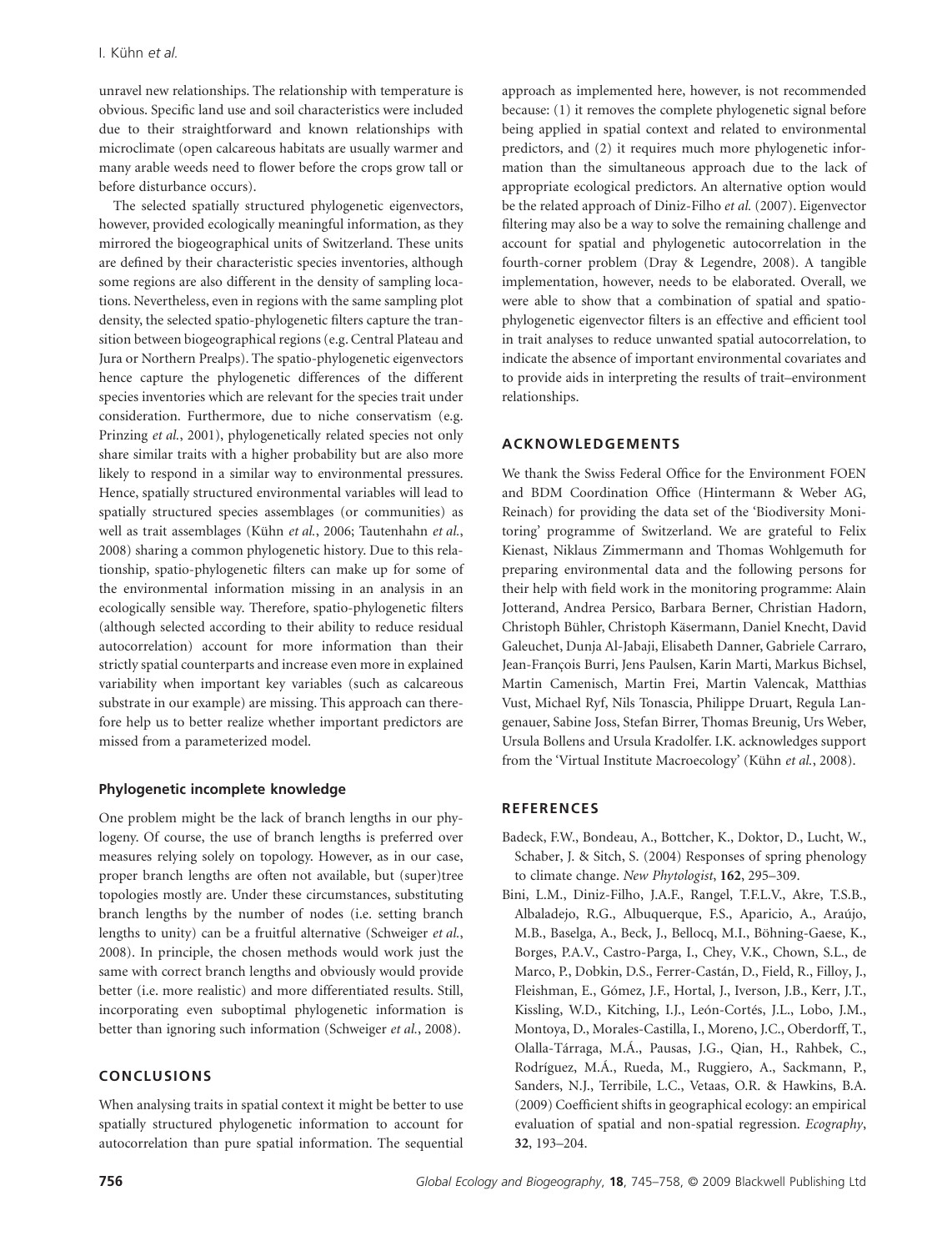Bivand, R., Anselin, L., Berke, O., Bernat, A., Carvalho, M., Chun, Y., Dormann, C., Dray, S., Halbersma, R., Lewin-Koh, N., Ono, H., Peres-Neto, P., Tiefelsdorf, M. & Yu, D. (2006) *spdep: spatial dependence: weighting schemes, statistics and models*. R package version 0.3-22. http://cran.r-project.org.

Bundesamt für Statistik (2001) *GEOSTAT Benutzerhandbuch*. Bundesamt für Statistik, Neuchâtel, Switzerland.

Chevan, A. & Sutherland, M. (1991) Hierarchical partitioning. *American Statistician*, **45**, 90–96.

Defila, C. & Clot, B. (2005) Phytophenological trends in the Swiss Alps, 1951–2002. *Meteorologische Zeitschrift*, **14**, 191–196.

De Quervain, F., Hofmänner, F., Jenny, V., Köppel, V. & Frey, D. (1963–1967) *Geotechnische Karte der Schweiz, 1 : 200 000*, 2nd edn. Kümmerly & Frei, Bern, Switzerland.

Desdevises, Y., Legendre, P., Azouzi, L. & Morand, S. (2003) Quantifying phylogenetically structured environmental variation. *Evolution*, **57**, 2647–2652.

Diniz-Filho, J.A.F. & Bini, L.M. (2005) Modelling geographical patterns in species richness using eigenvector-based spatial filters. *Global Ecology and Biogeography*, **14**, 177–185.

Diniz-Filho, J.A.F. & Bini, L.M. (2008) Macroecology, global change and the shadow of forgotten ancestors. *Global Ecology and Biogeography*, **17**, 11–17.

Diniz-Filho, J.A.F., De Sant'ana, C.E.R. & Bini, L.M. (1998) An eigenvector method for estimating phylogenetic inertia. *Evolution*, **52**, 1247–1262.

Diniz-Filho, J.A.F., Bini, L.M. & Hawkins, B.A. (2003) Spatial autocorrelation and red herrings in geographical ecology. *Global Ecology and Biogeography*, **12**, 53–64.

Diniz-Filho, J.A.F., Bini, L.M., Rodríguez, M.Á., Rangel, T.F.L.V. & Hawkins, B.A. (2007) Seeing the forest for the trees: partitioning ecological and phylogenetic components of Bergmann's rule in European Carnivora. *Ecography*, **30**, 598–608.

Dolédec, S., Chessel, D., ter Braak, C.J.F. & Champely, S. (1996) Matching species traits to environmental variables: a new three-table ordination method. *Environmental and Ecological Statistics*, **3**, 143–166.

Dormann, C.F. (2007) Effects of incorporating spatial autocorrelation into the analysis of species distribution data. *Global Change Biology*, **16**, 129–138.

Dormann, C.F., McPherson, J.M., Araújo, M.B., Bivand, R., Bolliger, J., Carl, G., Davies, R.G., Hirzel, A.H., Jetz, W., Kissling, W.D., Kühn, I., Ohlemüller, R., Peres-Neto, P.R., Reineking, B., Schröder, B., Schurr, F. & Wilson, R. (2007) Methods to account for spatial autocorrelation in the analysis of species distributional data: a review. *Ecography*, **30**, 609–628.

Dray, S. & Legendre, P. (2008) Testing the species traits– environment relationships: the fourth-corner problem revisited. *Ecology*, **89**, 3400–3412.

Dray, S., Legendre, P. & Peres-Neto, P.R. (2006) Spatial modelling: a comprehensive framework for principal coordinate analysis of neighbour matrices (PCNM). *Ecological Modelling*, **196**, 483–493.

Durka, W. (2002) Phylogenie der Farn- und Blütenpflanzen Deutschlands. *BIOLFLOR – eine Datenbank zu biologischökologischen Merkmalen der Gefäßpflanzen in Deutschland* (ed. by S. Klotz, I. Kühn and W. Durka), Schriftenreihe für Vegetationskunde, Vol. 38, pp. 75–91. Bundesamt für Naturschutz, Bonn, Germany.

Fitter, A.H. & Fitter, R.S.R. (2002) Rapid changes in flowering time in British plants. *Science*, **296**, 1689–1691.

Freckleton, R.P. & Jetz, W. (2009) Space versus phylogeny: disentangling phylogenetic and spatial signals in comparative data. *Proceedings of the Royal Society B: Biological Sciences*, **276**,  $21 - 30.$ 

Gonseth, Y., Wohlgemuth, T., Sansonnens, B. & Buttler, A. (2001) *Die biogeographischen Regionen der Schweiz. Erläuterungen und Einteilungsstandard/Les régions biogéographiques de la Suisse. Explications et division standard*, Vol. 137. Bundesamt für Umwelt, Wald und Landschaft BUWAL, Bern, Switzerland.

Graham, M.H. (2003) Confronting multicollinearity in ecological multiple regression. *Ecology*, **84**, 2809–2815.

Griffith, D.A. & Peres-Neto, P.R. (2006) Spatial modeling in ecology: the flexibility of eigenfunction spatial analyses. *Ecology*, **87**, 2603–2613.

Harvey, P.H. & Pagel, M.D. (1991) *The comparative method in evolutionary biology*. Oxford University Press, Oxford.

Hawkins, B.A., Diniz-Filho, J.A.F., Bini, L.M., De Marco, P. & Blackburn, T.M. (2007) Red herrings revisited: spatial autocorrelation and parameter estimation in geographical ecology. *Ecography*, **30**, 375–384.

Johnson, S.D. (1993) Climatic and phylogenetic determinants of flowering seasonality in the Cape flora. *Journal of Ecology*, **81**, 567–572.

Kissling, W.D. & Carl, G. (2008) Spatial autocorrelation and the selection of simultaneous autoregressive models. *Global Ecology and Biogeography*, **17**, 59–71.

Knapp, S., Kühn, I., Schweiger, O. & Klotz, S. (2008) Challenging urban species diversity: contrasting phylogenetic patterns across plant functional groups in Germany. *Ecology Letters*, **11**, 1054–1064.

Koellner, T., Hersperger, A.M. & Wohlgemuth, T. (2004) Rarefaction method for assessing plant species diversity on a regional scale. *Ecography*, **27**, 532–544.

Kühn, I. (2007) Incorporating spatial autocorrelation may invert observed patterns. *Diversity and Distributions*, **13**, 66–69.

Kühn, I., Bierman, S.M., Durka, W. & Klotz, S. (2006) Relating geographical variation in pollination types to environmental and spatial factors using novel statistical methods. *New Phytologist*, **172**, 127–139.

Kühn, I., Böhning-Gaese, K., Cramer, W. & Klotz, S. (2008) Macroecology meets global change research. *Global Ecology and Biogeography*, **17**, 3–4.

Landolt, E., Bäumler, B., Erhardt, A., Hegg, O., Klötzli, F., Lämmler, W., Nobis, M., Rudmann-Maurer, K., Schweingruber, F.H., Theurillat, J.-P., Urmi, E., Vust, M. & Wohlgemuth, T. (2009) *Flora indicativa – Ecological indicator values and biological attributes of the flora of Switzerland and the Alps*. Haupt, Bern, Switzerland.

Legendre, P. (1993) Spatial autocorrelation – trouble or new paradigm. *Ecology*, **74**, 1659–1673.